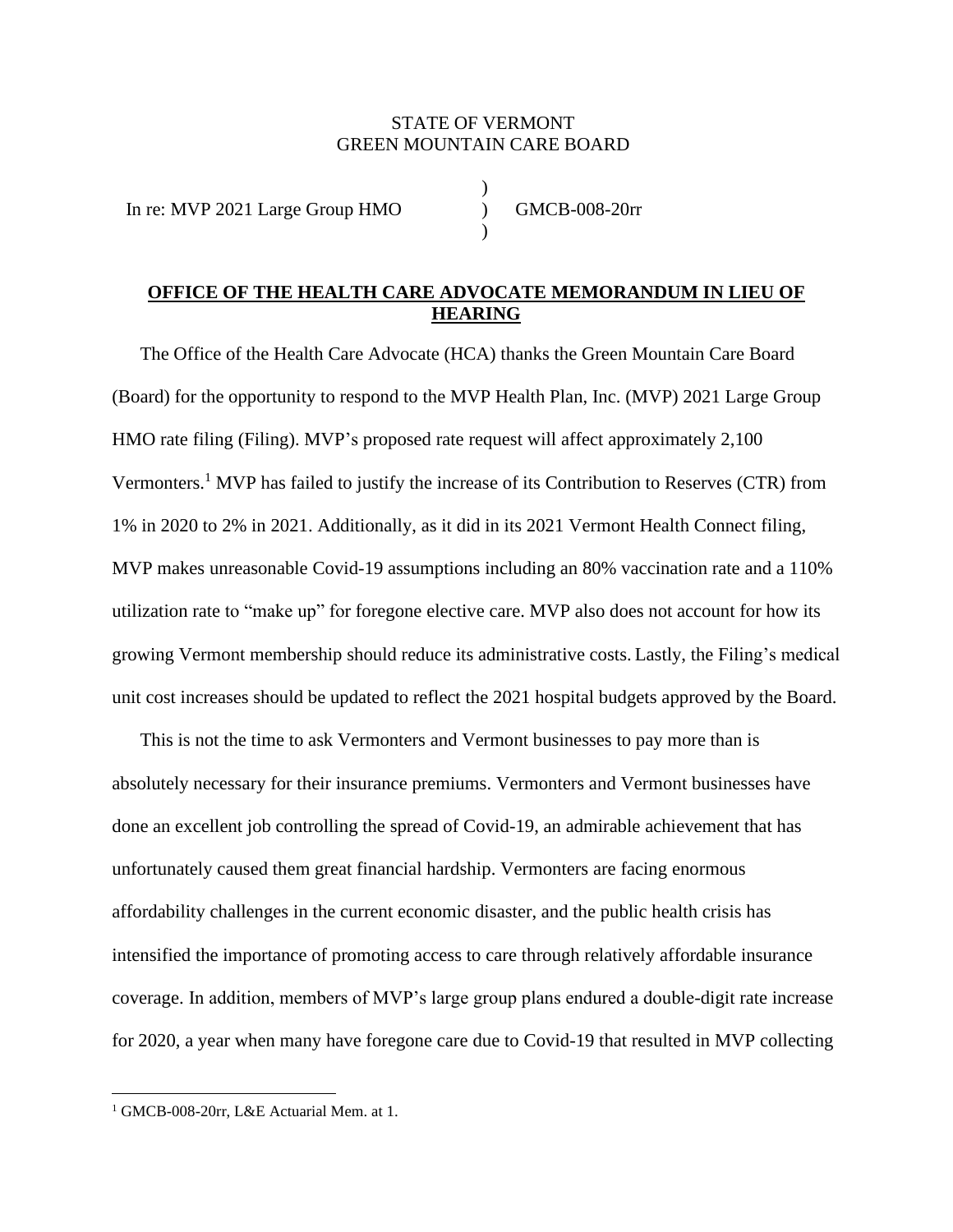more premium relative to claims. Therefore, we respectfully request that the Board amend the proposed rate in line with its decision in MVP's Vermont Health Connect filing by lowering MVP's CTR to 0.5% and applying the same assumptions regarding Covid-19 and administrative cost reductions due to increasing membership.<sup>2</sup> In addition, we ask the Board to apply the actual hospital budget decisions to the assumed unit costs.

## *I. STATUTORY BACKGROUND*

MVP bears the burden of demonstrating that its proposed rate meets the multi-faceted test governing the lawfulness of a rate increase in Vermont: that the requested rate is affordable; promotes quality care; promotes access to health care; protects insurer solvency; is not unjust, unfair, inequitable, misleading, or contrary to law; and is not excessive, inadequate, or unfairly discriminatory.<sup>3</sup>

When deciding whether to approve, modify, or disapprove a rate request, the Board must determine whether the insurer has met each of the statutory criteria.<sup>4</sup> The Board may modify the proposed rate or any element of the rate. Vermont law also directs the Board to consider changes in health care delivery, changes in payment methods and amounts, and other issues at its discretion.<sup>5</sup> Lastly, the Board is statutorily charged with ensuring that MVP provides benefits and services to Vermonters at minimum cost under efficient and economical management.<sup>6</sup>

The Board must accept comments from the public and from the HCA on all topics relevant to the proposed rate, and from the Department of Financial Regulation (DFR) on the limited subject of the impact of the filing on the insurer's solvency and reserves.<sup>7</sup> The Board is not bound by the

<sup>2</sup> GMCB-006-20rr, Decision at 12-14.

<sup>3</sup> 8 V.S.A. §4062; 18 V.S.A. §9375.

 $48$  V.S.A  $§$ 4062(a)(3).

 $5$  18 V.S.A. §9375(b)(6).

<sup>6</sup> 8 V.S.A §§4513(c), 4584(c), 5104(b).

<sup>7</sup> 8 V.S.A §§4062(a)(2)(B), 4062(c), 4062(e)(1)(B).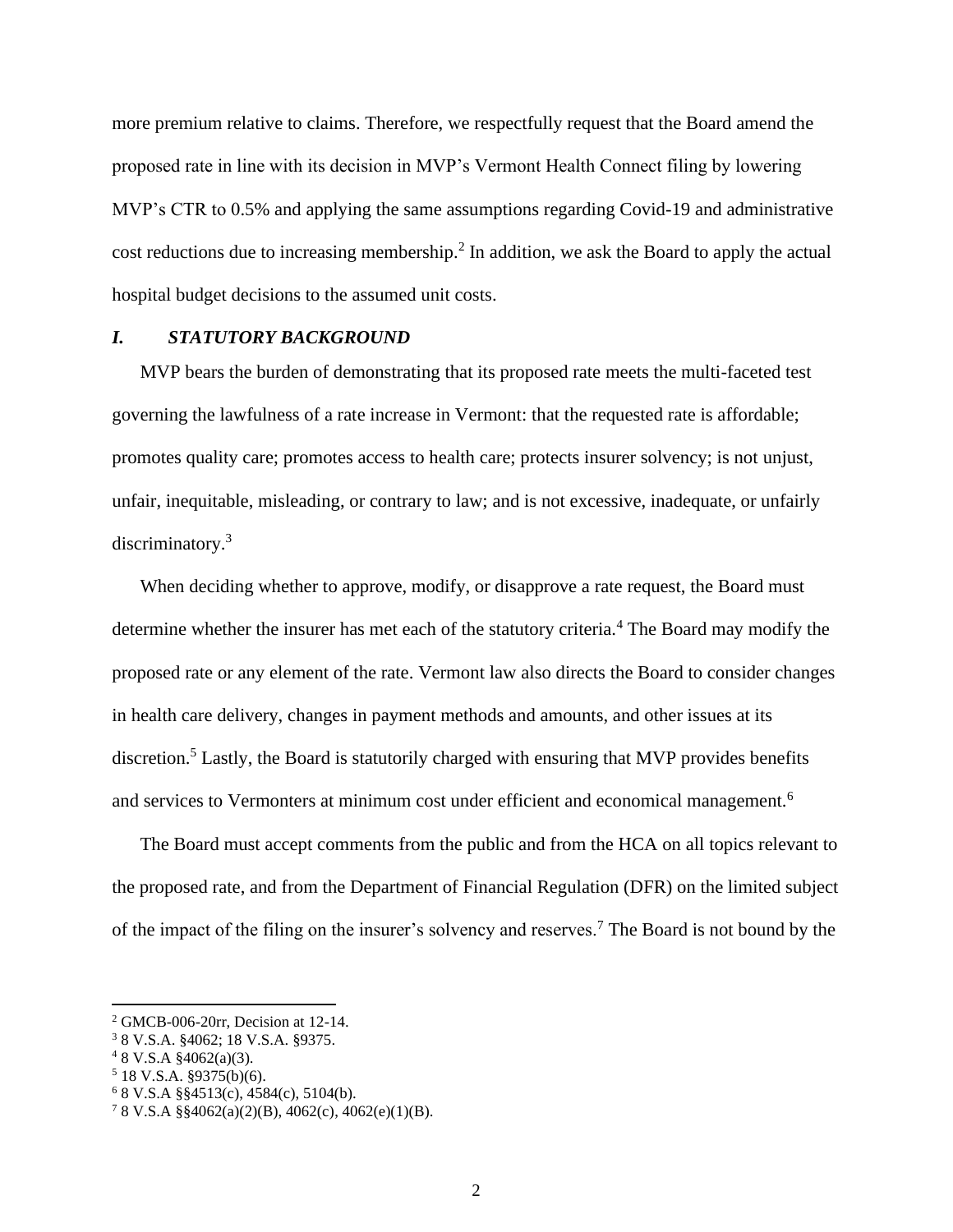views of DFR, the public, or the HCA but must consider them. The Board is also not bound by the opinion of its consulting actuary.<sup>8</sup>

## II. *MVP HAS FAILED TO CARRY ITS BURDEN WITH RESPECT TO EACH OF THE CRITERION ON WHICH THE BOARD MUST MAKE A DETERMINATION*

#### **A. The Requested Rate Increase is Not Affordable**

Vermonters are in an affordability crisis. As the Board is aware, we are faced with the tragic scenario of existing and increasing mass household insolvency. Due to the sacrifices Vermonters and Vermont businesses are making to control the Covid-19 pandemic, they currently face economic straits that have not been seen for decades, if ever in their lifetimes: spiking unemployment, dramatic workforce contractions, loss of income, and rising basic necessity prices.

In July and August 2020, 8.2% and 4.8%, respectively, of Vermonters in the labor force were unemployed.<sup>9</sup> This rate is approximately twice as high as it was at the same time last year and equates to over 15,000 unemployed Vermonters.<sup>10</sup> It should be noted that the unemployment rate likely underestimates the scope of the current crisis as it does not count Vermonters who have given up looking for a job or the difficulties attendant to securing a new job given public health restrictions. The underestimate is not just a theoretical possibility at the current moment: the number of Vermonters filing for unemployment benefits is, in fact, substantially higher than the number of unemployed persons in the labor force as indicated by the unemployment survey.

Increasing unemployment often coincides with business contraction. Across all private industries, the number of Vermonters in nonfarm payroll employment has decreased 12.9% since August 2020.<sup>11</sup> Among Vermonters who are still employed, many have experienced a loss of

<sup>8</sup> See 8 V.S.A §4062.

 $9\overline{Vt}$ . Dep't of Labor, August 2020 Local Area Unemployment Statistics (Sept. 18, 2020), www.vtlmi.info/laus.pdf.  $10$   $\underline{\text{Id}}$ .

<sup>&</sup>lt;sup>11</sup> Vt. Dep't of Labor, August 2020 Current Employment Statistics at Table 3 (Sept. 18, 2020), www.vtmli.info/ces.pdf.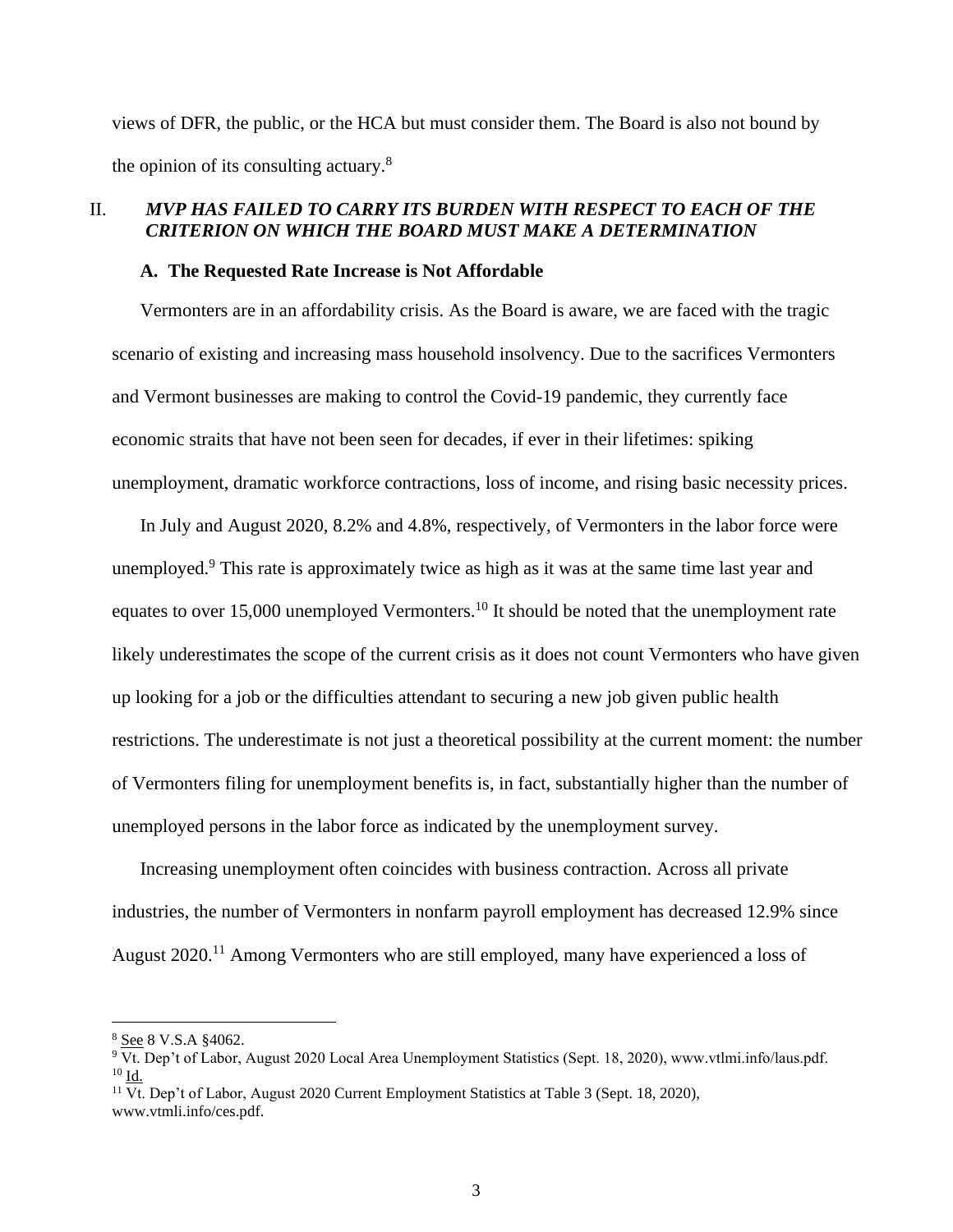income due to the Covid-19 crisis. From March 13, 2020 through September 14, 2020, 46% of Vermonters over age 18 lost employment income. This overall statistic obscures substantial variation in income loss by educational attainment and race. Whereas 41% of Vermonters with bachelor's degrees or higher have lost employment income, 49% of Vermonters with less than a bachelor's degree have lost employment income. Variation in the loss of employment income is even more pronounced when broken out by race: 57% of Asian Vermonters and 81% of multiracial Vermonters over age 18 lost income during that period compared to 46% of White Vermonters. 12

At the same time that incomes have dropped and Vermont's unemployment rate has risen, the cost of basic necessities has increased. The Food at Home price index rose 4.1% over the 12 month period ending September 2020 and all six major grocery store food indexes rose over that same span.<sup>13</sup> Whether indicated by unemployment, business contraction, lost income, or the cost of basic necessities such as food, Vermonters are facing unprecedented financial hardships with no clear end in sight. At the same time, MVP is seeking to further burden Vermonters by failing to keep their CTR and administrative costs in check and overestimating cost assumptions related to Covid-19 vaccinations and provider operations.

<sup>&</sup>lt;sup>12</sup> U.S Census Bureau, Week 14 Household Pulse Survey, Employment Table 1, www.census.gov/data/tables/2020/demo/hhp/hhp14.html.

<sup>&</sup>lt;sup>13</sup> U.S Bureau of Labor Statistics, September Consumer Price Index Summary (Oct. 18, 2020).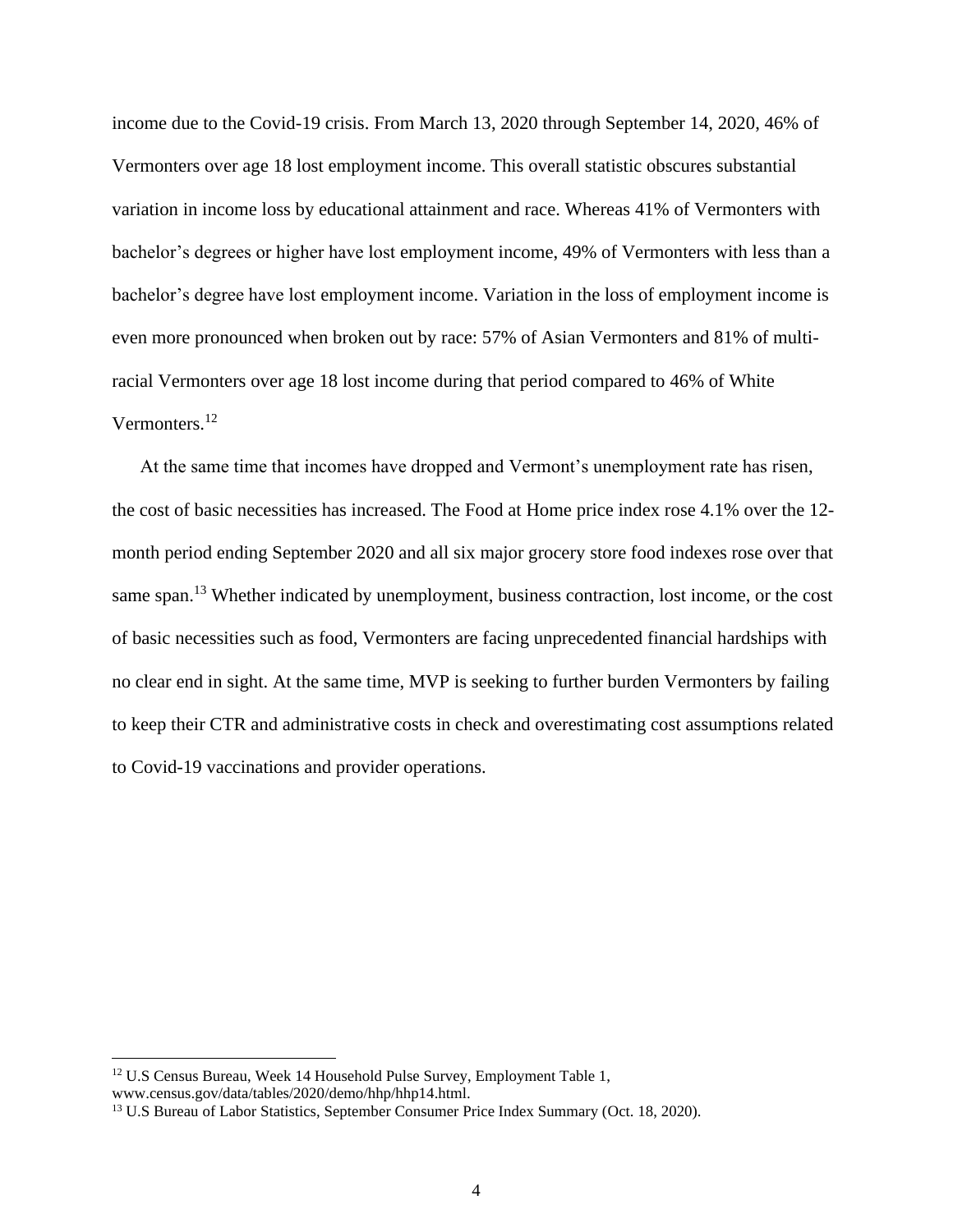### **B. The Proposed Rate Increase is Unnecessary for Insurer Solvency**

DFR stated that MVP's "Vermont operations pose little risk to its solvency."<sup>14</sup> Given the fact that Vermonters and Vermont businesses are facing unprecedented challenges and MVP is under no threat of insolvency, there is no reasonable justification to increase CTR. We ask that the Board approve a 0.5% rate increase for this filing, in line with its decision on MVP's Vermont Health Connect filing.<sup>15</sup>

### **D. The Proposed Rate Is Excessive and Unjust, Unfair, and Misleading**

When considering the actuarial criteria, the Board's actuarial firm, Lewis and Ellis ( $L&E$ ), found the rate to be excessive and recommended that the Board lower the rate by reflecting "the final orders regarding FY2021 hospital budgets" and by removing MVP's Covid-19 pent-up demand adjustment and reducing the Covid-19 vaccination adjustment to a 55% vaccination rate.<sup>16</sup> The Board made these same changes to MVP's Vermont Health Connect Filing, with the exception that the hospital budgets were not yet final.<sup>17</sup> We agree with L&E that the proposed rate is excessive and support L&E's suggested adjustments.

In addition, the increased administrative costs coupled with observed membership growth is unreasonable. As the Board stated in the latest MVP Vermont Health Connect Filing decision, "In light of the financial challenges facing Vermonters and the cost saving measures businesses, schools, and state and local governments are implementing, such as furloughs and wage freezes, we disagree with MVP's choice to increase its administrative expenses by \$1.75 PMPM this year."<sup>18</sup> The Board noted that MVP's growing Vermont membership should allow it to lower its

<sup>&</sup>lt;sup>14</sup> GMCB-008-20rr, Dep't Fin. Regulation at 6.

<sup>15</sup> GMCB-006-20rr, Decision at 16.

<sup>16</sup> GMCB-008-20rr, L&E Actuarial Mem. at 9.

<sup>17</sup> GMCB-006-20rr, Decision at 17.

<sup>18</sup> Id. at 15.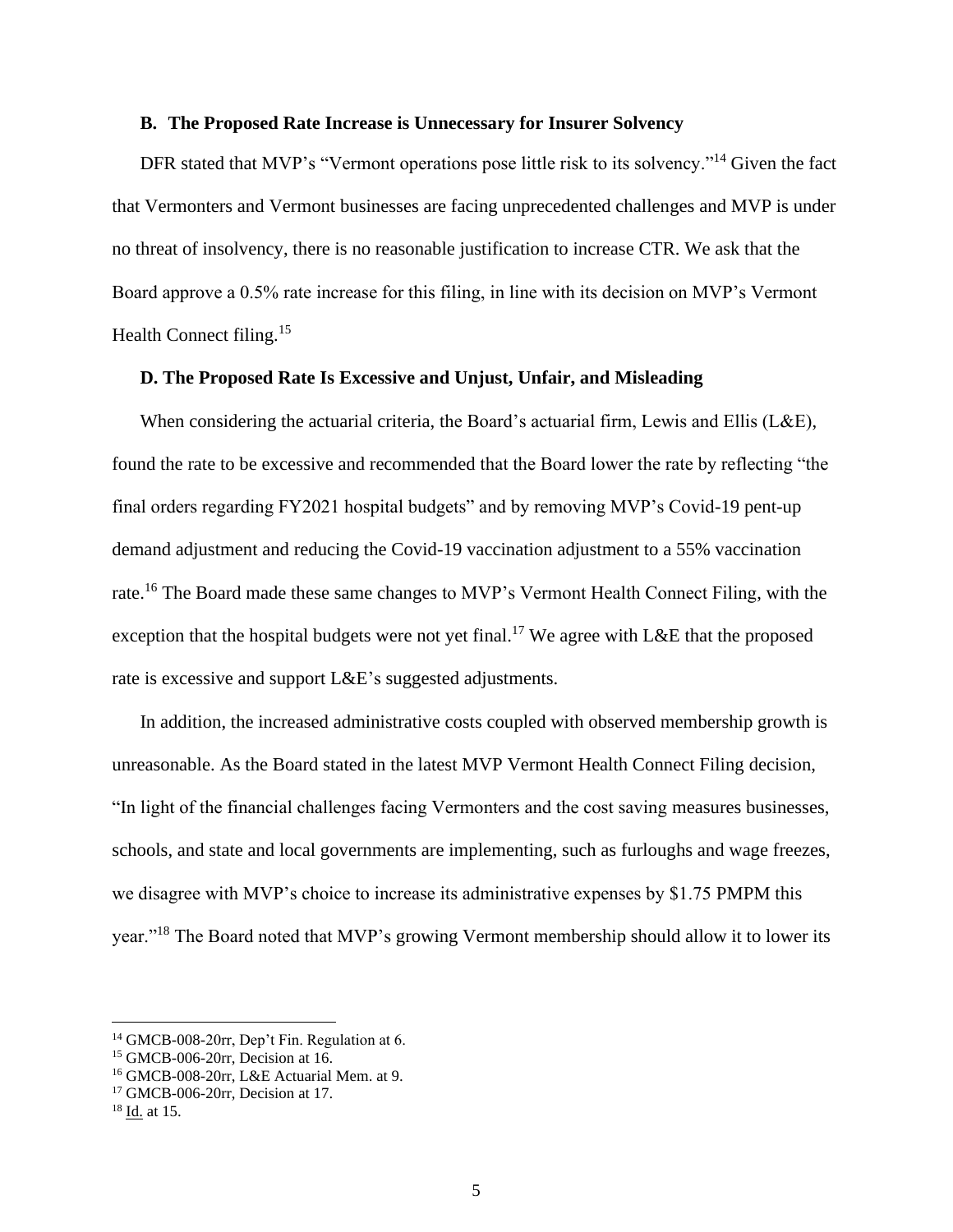administrative costs.<sup>19</sup> The Board ordered the insurer to lower its rate "to reflect [the Board's] reasonable expectation that MVP lower its administrative costs this year."<sup>20</sup>

In the present filing, MVP is similarly benefiting from increasing Vermont membership. MVP reported 1,798 members in its Vermont large group plans as of April 2019<sup>21</sup> and reported 2,058 members as of February 2020, a 14.4% increase. <sup>22</sup> In the Filing, MVP defends the increased administrative expense load from 8.2% to 8.6%: "since MVP is proposing a rate decrease, a higher percent of premium is needed to achieve the desired administrative costs."<sup>23</sup> However, assuming, as MVP stated, that Vermonters will experience, on average, a -0.9% premium decrease, $^{24}$  both the aggregate and PMPM dollars devoted to administrative expenses will increase, in addition to the administrative load as a percentage of premium. In short, using any metric, Vermonters will be paying more for administrative expenses despite MVP's increasing membership in this book of business.

<sup>19</sup> Id.

 $20 \overline{\mathrm{Id}}$ .

 $21$  GMCB-008-19rr, Decision at 2.

<sup>22</sup> GMCB-008-20rr, MVP Actuarial Mem. at 1.

 $^{23}$  Id. at 7.

<sup>24</sup> GMCB-008-20rr, MVP Response to Objection Letter #2 at 1.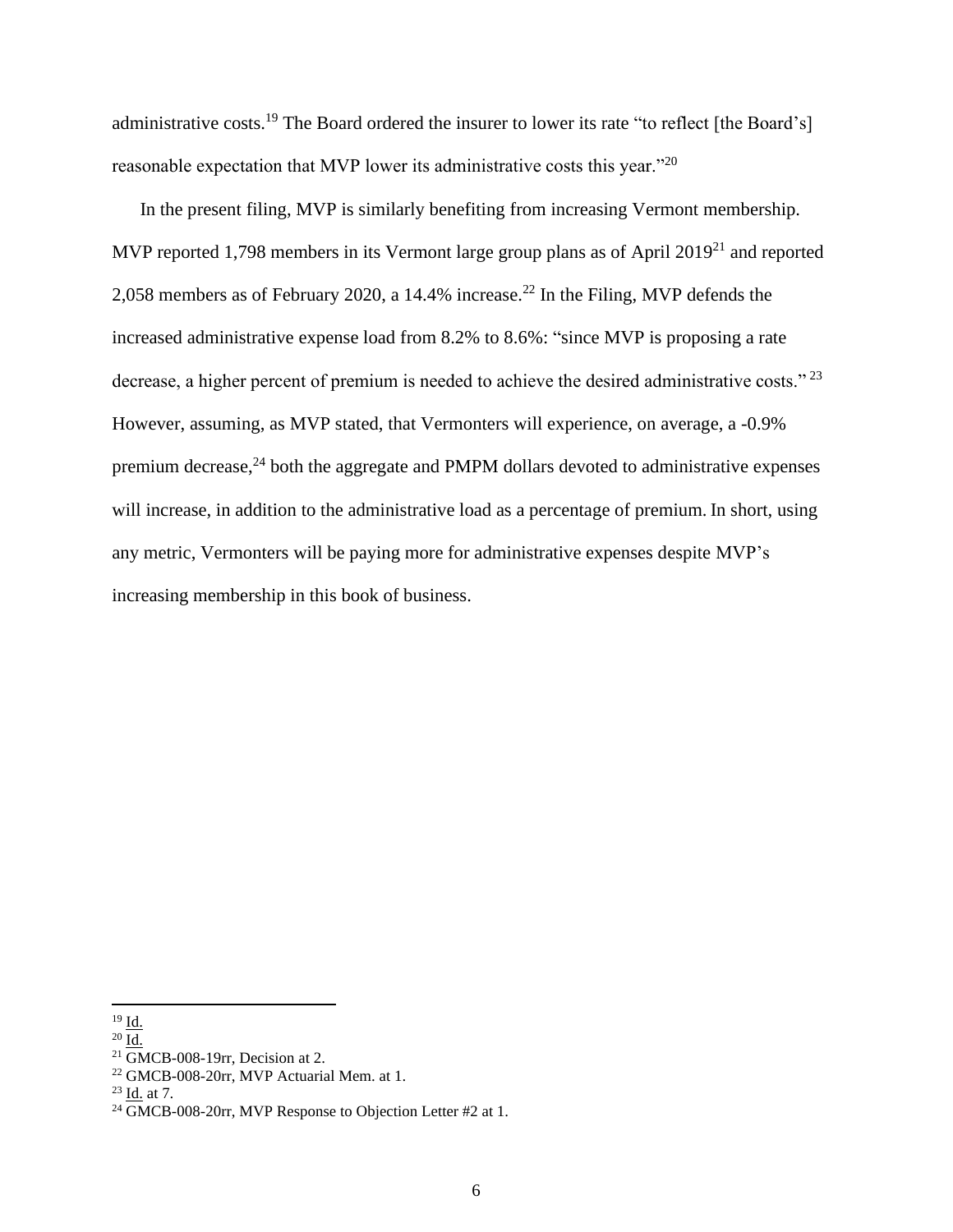# *III. CONCLUSION*

In this time of public health and economic crisis, Vermonters are suffering. At the same time, MVP is benefiting financially due to substantially reduced utilization. MVP's filing includes several points that are excessive, and MVP is in a strong solvency position. In light of all of these factors, we ask the Board to do what is best for Vermonters during this time of crisis and reduce MVP's CTR to 0.5%, reduce the proposed premium price to account for final hospital budget orders, remove from the rate the 110% utilization and 80% vaccination assumptions, and reduce the administrative load.

Dated at Montpelier, Vermont this 28th Day of October, 2020.

*s/ Kaili Kuiper s/ Eric Schultheis* HCA|VLA HCA|VLA 56 College Street 56 College Street

Kaili Kuiper, Esq. Eric Schultheis, Ph.D, Esq. Montpelier, VT 05602 Montpelier, VT 05602 kkuiper@vtlegalaid.org eschultheis@vtlegalaid.org